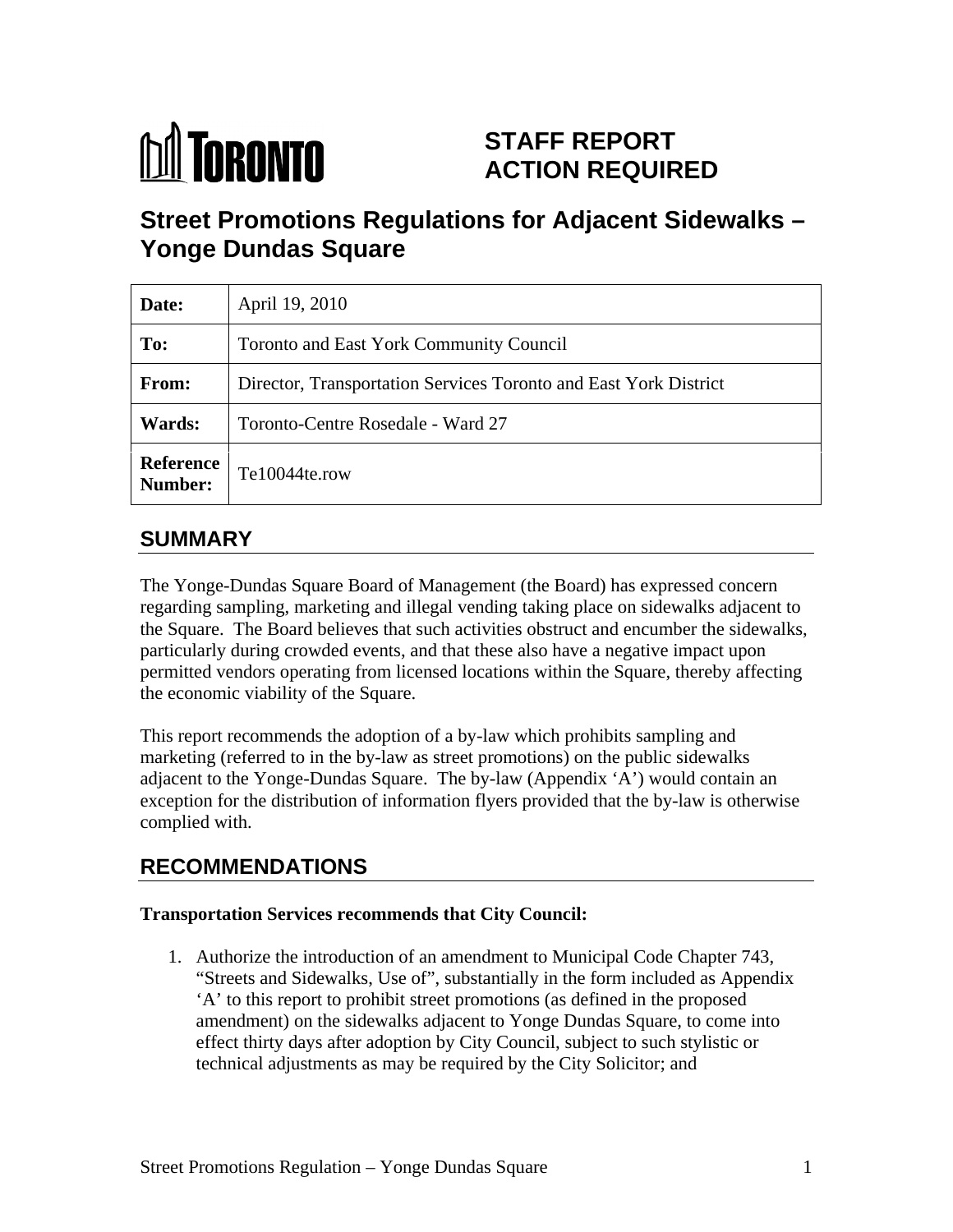2. Authorize and direct all other appropriate City officials to take the necessary actions to give effect thereto, including the introduction of any necessary bills.

#### **Financial Impact**

There are no financial implications resulting from the adoption of this report.

#### **ISSUE BACKGROUND**

The Yonge-Dundas Square Board of Management is responsible for the marketing, programming, maintenance and overall operation of the Square on behalf of the City and in accordance with prudent business practices. Other than an annual contribution from the City, the operations of the Square are financed through the generation of revenues from on-site commercial vending and event permits, and sponsorships.

The Board has expressed concern regarding sampling, marketing and illegal vending activities taking place on sidewalks adjacent to the Square. The Board believes that such activities obstruct and encumber the sidewalks, particularly during crowded events, and also have a negative impact upon permitted vendors operating from licensed locations within the square, thereby affecting the economic viability of the Square.

Often-observed sidewalk sampling and marketing activities and equipment include: portable stands and various forms of product sample distribution; product-branded vehicles parked illegally on the public sidewalk; beverage coolers and appliances; beauty consultations; mobile advertising vehicles and equipment; pedi-cabs and rickshaws; and the distribution of promotional flyers.

Because these activities are promotional and do not involve the actual sale by retail of goods or services, they are not considered to be "vending" for the purposes of the City's current vending by-laws.

In addition, the Board reports the regular presence of a competing tour bus business, or businesses, selling tickets from the adjacent public sidewalk and stopping tour buses adjacent to the Square on Yonge Street, just metres from the kiosk. Since these competing businesses are not subject to leasing costs, they create a significant disadvantage for the Square's tenant tour business, which operates a ticket kiosk on the Square under a lease arrangement with the Board.

The Board has the authority to remove from the Square those persons who do not have a permit to operate and does so through the Square's private security contractor. However, the Board has no authority to undertake such actions outside the Square's limits, including the adjacent public sidewalks, where enforcement is undertaken by the City's Municipal Licensing & Standards and Transportation Services staff.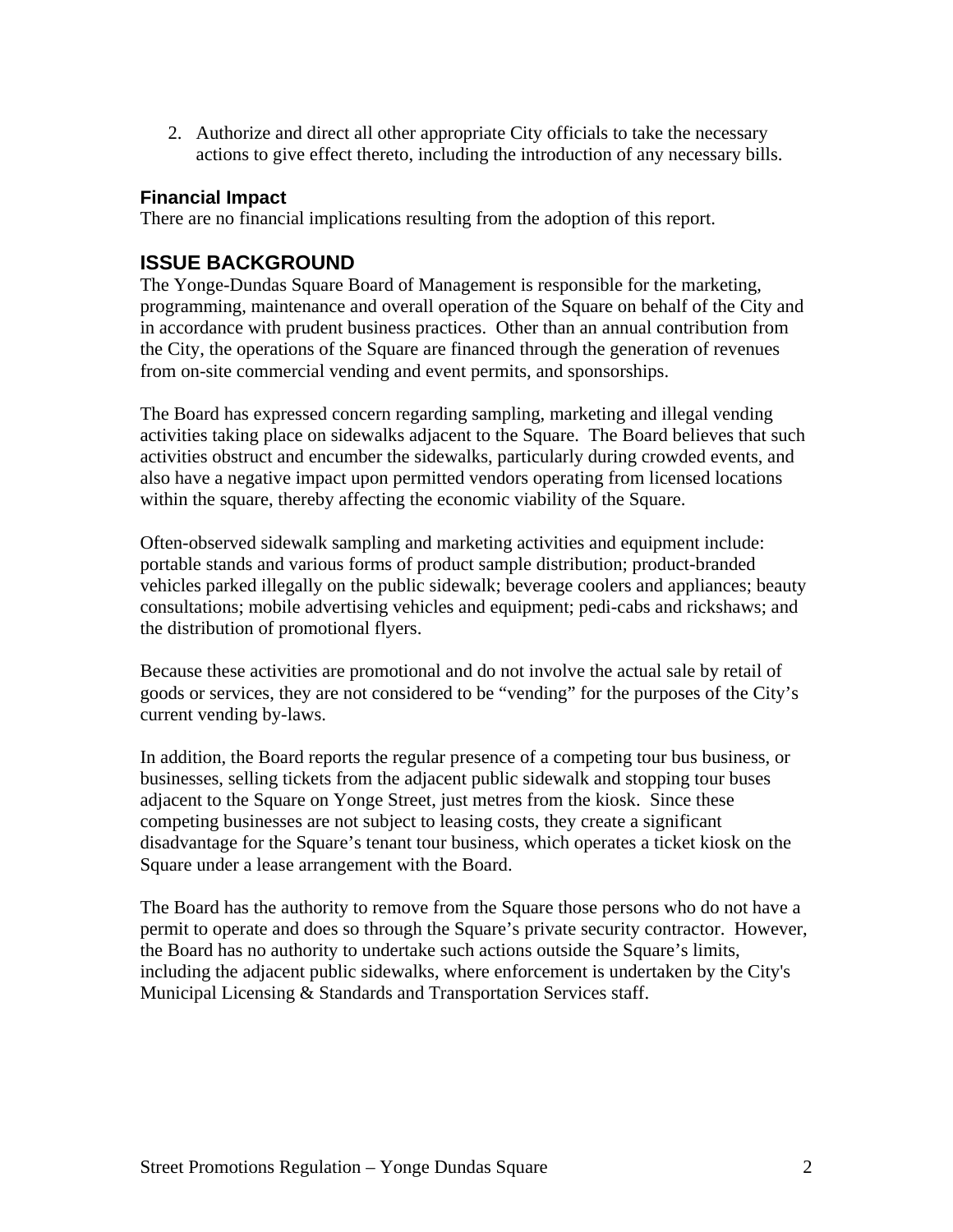## **Existing Regulations**

Currently, there are no specific regulations or prohibitions regarding product sampling or marketing on City sidewalks.<br>In the area of Yonge Dundas Square, sidewalk vending permits are subject to the

regulations contained within Chapter 315 of the former City of Toronto Municipal Code, including provisions which restrict sidewalk vendors from locating within a certain distance from permanent businesses selling the same or similar products or services. The enforcement of sidewalk vending regulations, and the issuance of sidewalk vending permits, is the responsibility of the Municipal Licensing and Standards Division.

#### **COMMENTS**

Staff from Legal Services, Economic Development and Culture, Municipal Licensing and Standards, Transportation Services, Facilities and Real Estate, and the City Manager's Office, have considered the concerns articulated by the Board. Economic Development and Culture, and Facilities and Real Estate, which both hold ex-officio positions on the Board, agree that sampling, marketing and vending on the public sidewalk adjacent to Yonge-Dundas Square encumber and obstruct the sidewalks, creating potential safety issues, and threaten the economic viability of the Square.

The very mobile nature of present-day sampling and marketing activities and the frequency in which they occur and often re-occur, presents a considerable challenge for the Board and the City.<br>The recommended approach consists of two components. First, staff propose the

enactment of a by-law, under the authority of the City of Toronto Act, 2006, and in accordance with Appendix 'A', for the purposes of prohibiting street promotions (as defined in Appendix 'A') on the sidewalks adjacent to the Square. This by-law will amend Municipal Code Chapter 743, Streets and Sidewalks, Use of, and will be enforced

by Transportation Services.<br>The one exception to the prohibition will be the distribution of information flyers, provided that this is done in compliance with the proposed regulations (i.e. no placing of objects on the sidewalk, no obstruction of persons or entrances to adjacent property). Objects or vehicles placed or parked in contravention of the by-law may be seized and removed. Given the commercial nature of these activities, the City Solicitor intends to apply for ticket set fines sufficiently high enough (e.g. \$500) to act as a deterrent to activities done in contravention of the by-law.